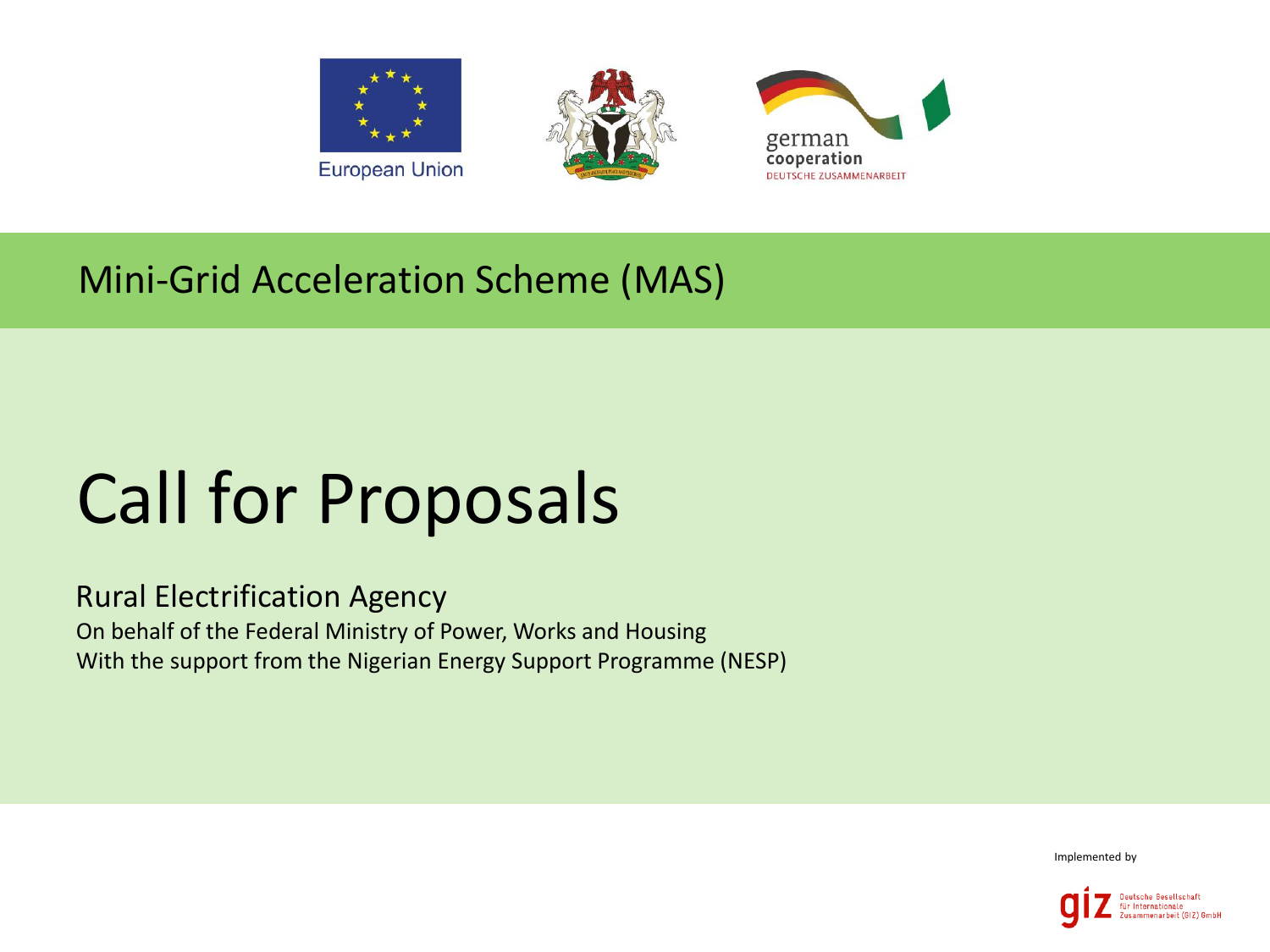NESP has provided a pool of experts to support winning bidders throughout project development and implementation stages.

For awarded project developers, this includes:

- Engineering demand assessment validation, technical system design, implementation and post implementation monitoring and evaluation
- Refining of Business Plans developing viable and bankable project documents
- Acquisition of Finance including access to and use of REA in-kind grants and other fiscal incentives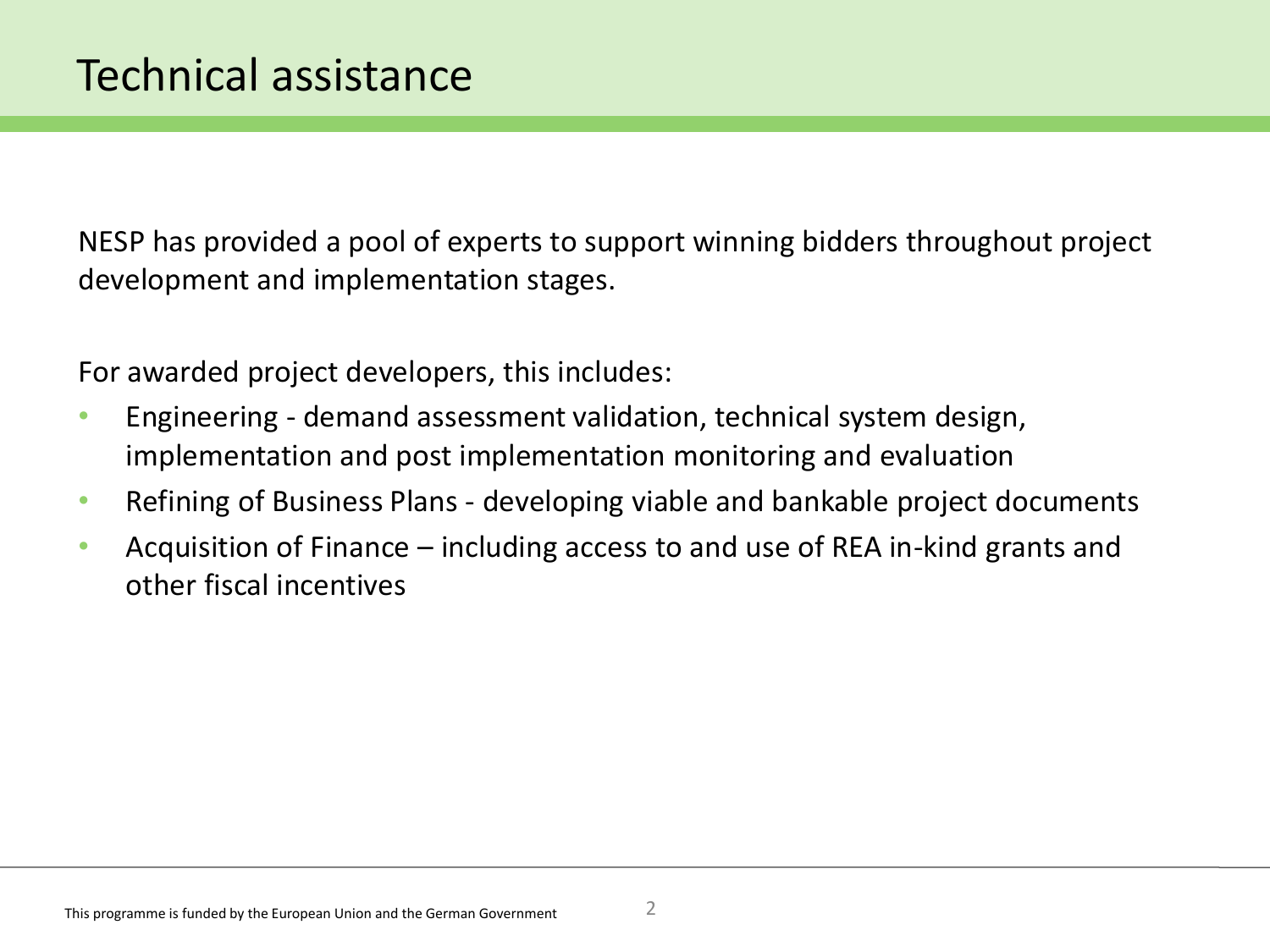Project Planning Stage Review

- Detailed demand assessment verification
- Distribution and generation system design
- Component sizing evaluation
- Technical specifications and standards compliance

Project Implementation Support

- Equipment procurement and checks (quality and quantity)
- Installation supervision Grid Code standard connections
- Testing and commissioning support

Post Implementation

- Performance and integrity checks on components
- Reliability of electricity services, user benefits and impacts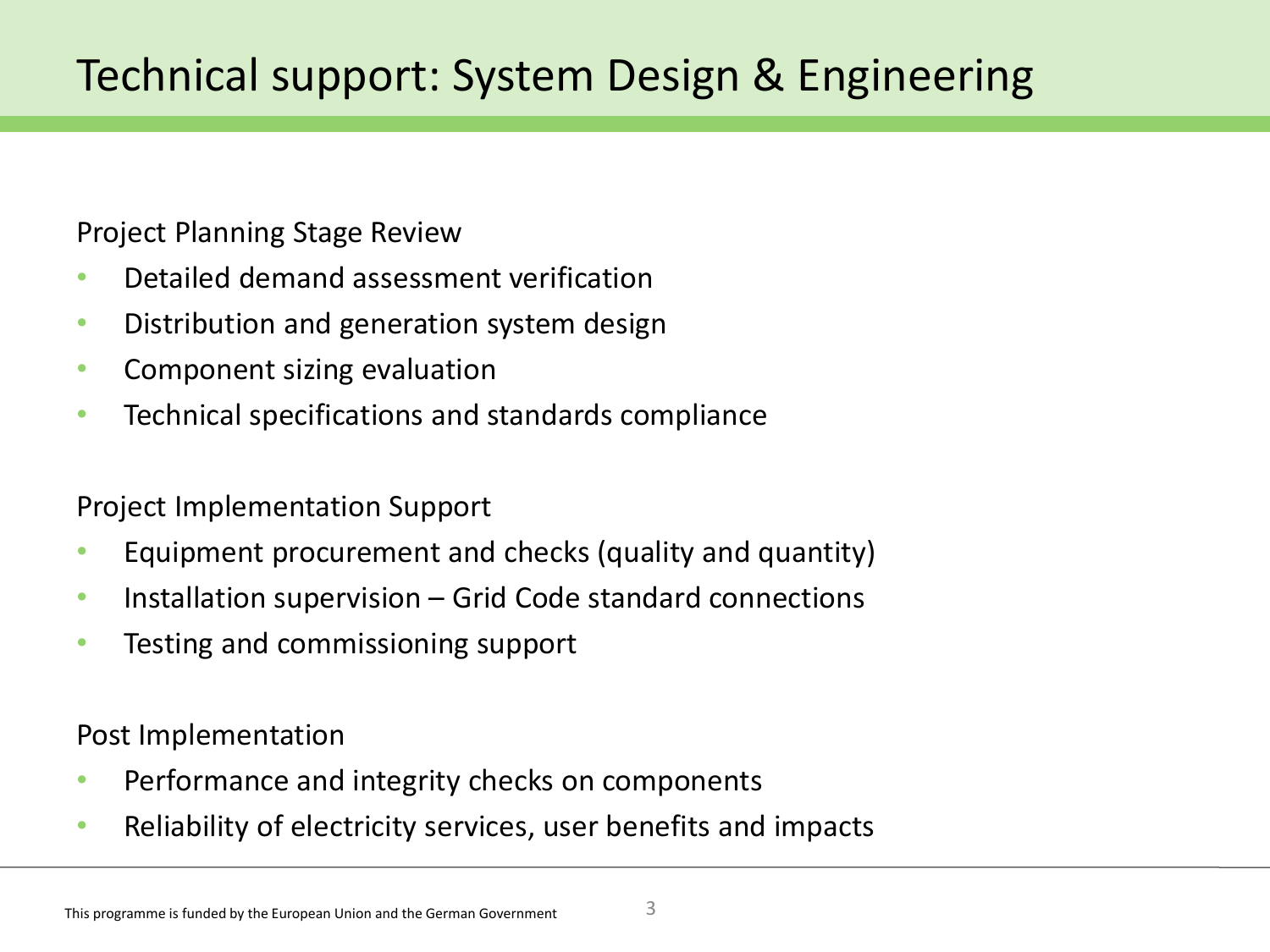Business plan review:

- Business modelling in line with KeyMaker Model,
- Financial modelling and profitability,
- Risk assessments,
- Operations & Maintenance and Customer Relationship Management Plans,
- Implementation strategy and timelines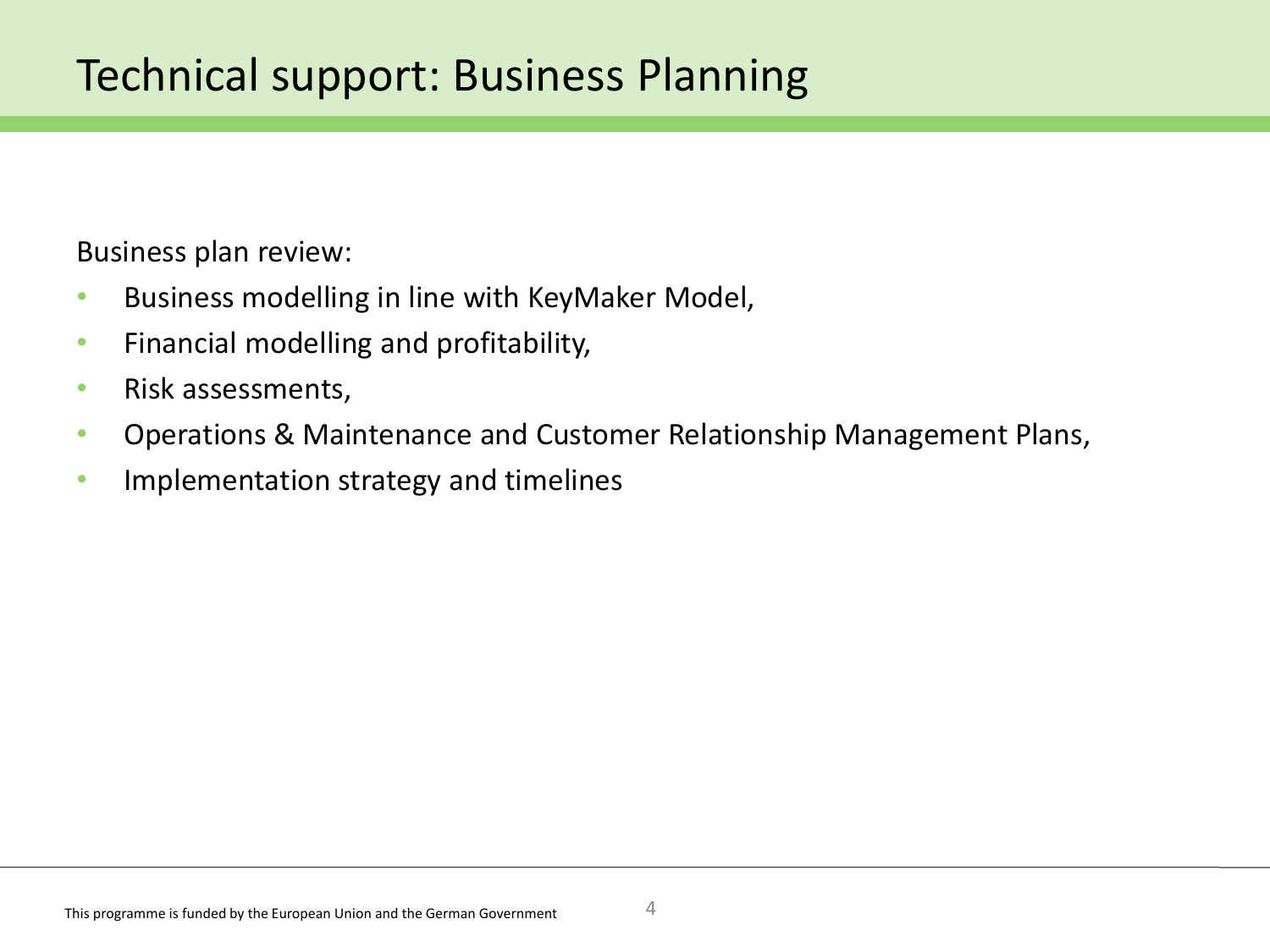## Transaction Support: Financing

- Grant (REA 50%), Equity (Project developers 10%), Debt (financiers 40%)
- Support selected project Developers in the acquisition of Finance
- Scope of transaction support:
	- Mediating in negotiations (e.g. by testing specific terms and conditions of financier in project Financial Model)
	- Investors due diligence criteria and risk assessment
	- Relation oriented match-making